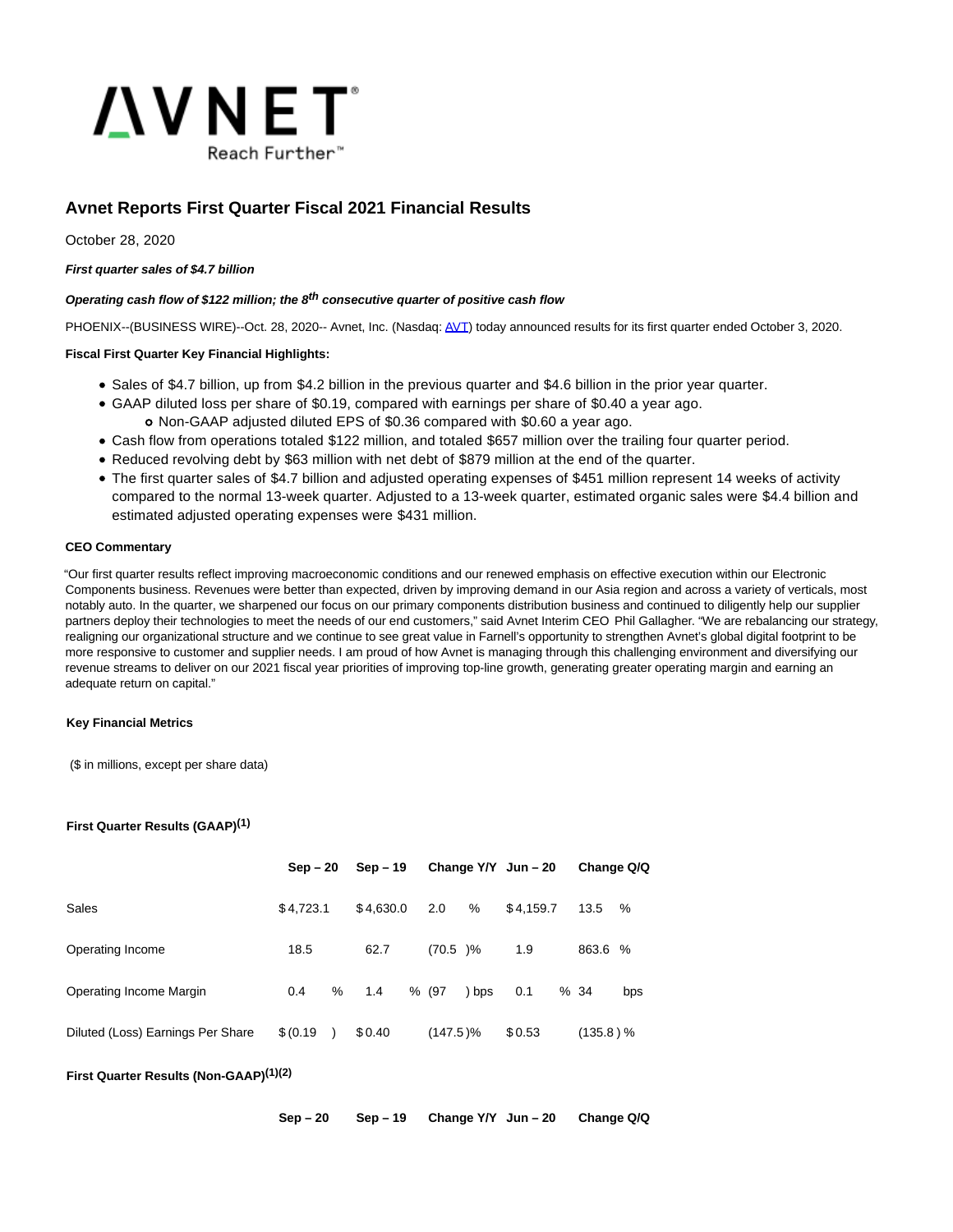| Sales                                                                 | \$4,723.1 |   | \$4,630.0 | 2.0        | $\%$          | \$4,159.7           | 13.5       | %          |
|-----------------------------------------------------------------------|-----------|---|-----------|------------|---------------|---------------------|------------|------------|
| <b>Adjusted Operating Income</b>                                      | 65.1      |   | 107.4     | (39.4)%    |               | 42.9                | 51.7       | %          |
| Adjusted Operating Income Margin                                      | 1.4       | % | 2.3       | % (94      | ) bps         | 1.0                 | %35        | bps        |
| Adjusted Diluted Earnings Per Share \$0.36                            |           |   | \$0.60    | $(40.0)$ % |               | \$0.64              | $(43.8)$ % |            |
| <b>Segment and Geographical Mix</b>                                   |           |   |           |            |               |                     |            |            |
|                                                                       | $Sep-20$  |   | $Sep-19$  |            |               | Change Y/Y Jun - 20 |            | Change Q/Q |
| Electronic Components (EC) Sales <sup>(1)</sup> $$4,382.2$ $$4,294.2$ |           |   |           | 2.1        | %             | \$3,867.6           | 13.3       | %          |
| <b>EC Operating Income Margin</b>                                     | 1.9       | % | 2.6       | % (68      | ) bps         | 1.5                 | % 41       | bps        |
| Farnell Sales <sup>(1)</sup>                                          | \$340.9   |   | \$335.8   | 1.5        | %             | \$292.1             | 16.7       | %          |
| Farnell Operating Income Margin                                       | 3.5       | % | 6.5       | % (298     | ) bps         | 3.6                 | % (6)      | ) bps      |
| Americas Sales <sup>(1)</sup>                                         | \$1,205.7 |   | \$1,215.8 | (0.8)      | $\frac{9}{6}$ | \$1,149.3           | 4.9        | $\%$       |
| EMEA Sales <sup>(1)</sup>                                             | 1,480.7   |   | 1,470.9   | 0.7        | %             | 1,344.2             | 10.2       | %          |
| Asia Sales <sup>(1)</sup>                                             | 2,036.7   |   | 1,943.3   | 4.8        | %             | 1,666.2             | 22.2       | %          |

(1) The first quarter of fiscal 2021 contained 14 weeks, compared to 13 weeks in the first and fourth quarters of fiscal 2020.

<sup>(2)</sup> A reconciliation of non-GAAP financial measures to GAAP financial measures is presented in the "Non-GAAP Financial Information" section of this press release.

#### **CFO Commentary**

"In our first quarter, we generated \$122 million of cash flow from operations. This is our eighth consecutive quarter of positive cash flow, which illustrates our team's continued execution in managing cash, working capital and debt as we proceed through the economic cycle," said Avnet CFO Tom Liguori. "Our \$75 million annual operating expense reduction plan is on track and we expect it will be fully implemented for our second quarter. All of these initiatives support our 2021 fiscal year priorities, as Phil stated, of improving operating income and returns on capital while growing revenues."

# **Additional First Quarter Fiscal 2021 Updates**

- Returned \$21 million to shareholders with dividends paid during the quarter.
- Avnet America awarded "Partner 2 Win- Distributor of the Year" by BAE Systems.

### **Outlook for the Second Quarter of Fiscal 2021 Ending on January 2, 2021**

|                                  | <b>Guidance Range Midpoint</b> |        |
|----------------------------------|--------------------------------|--------|
| Sales                            | $$4.0B - $4.4B$                | \$4.2B |
| Non-GAAP Diluted $EPS(1)$        | $$0.33 - $0.43$                | \$0.38 |
| <b>Estimated Annual Tax Rate</b> | $13\% - 17\%$                  | 15%    |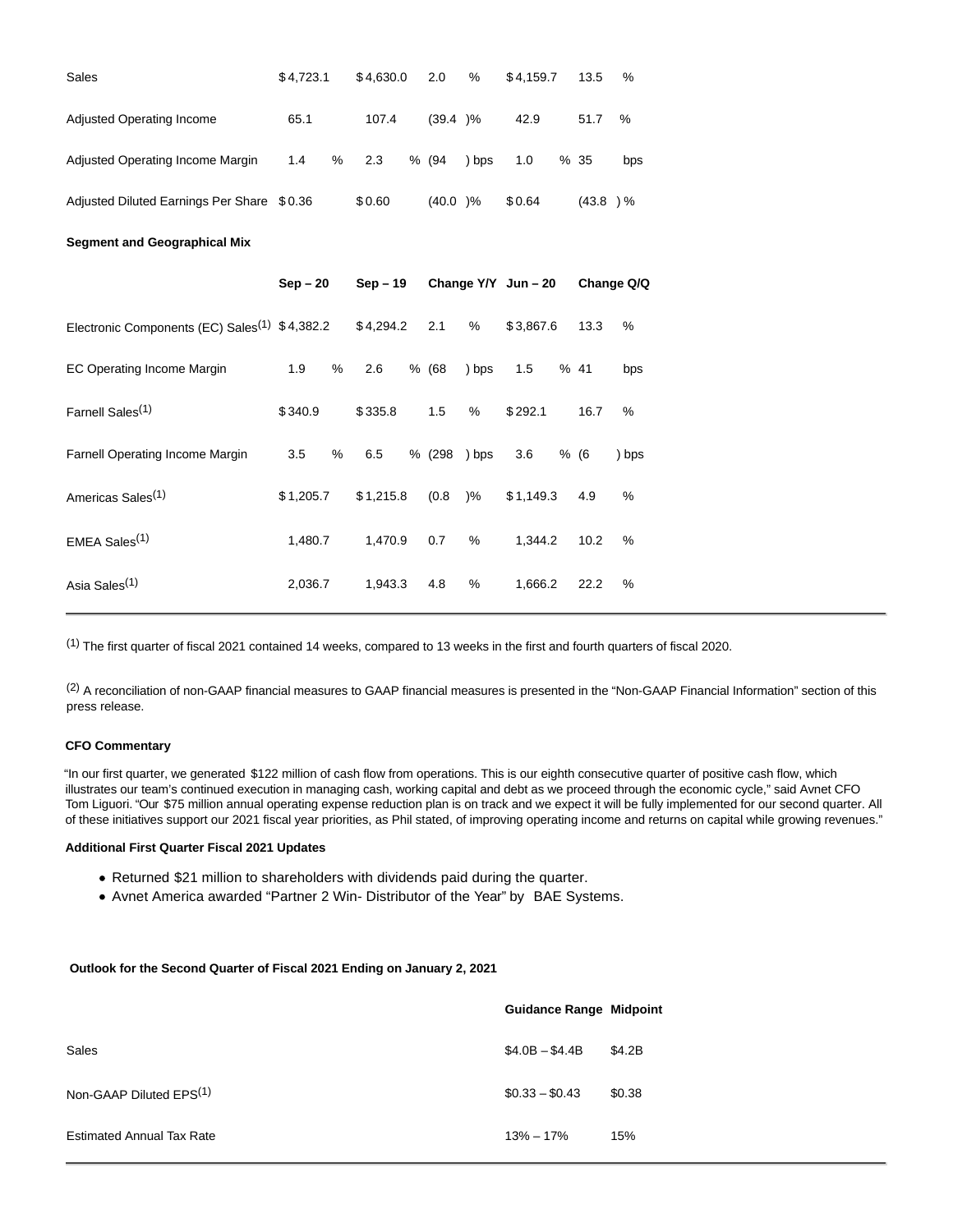(1) A reconciliation of non-GAAP guidance to GAAP guidance is presented in the "Non-GAAP Financial Information" section of this press release.

The above guidance is based upon market conditions existing as of today, and excludes amortization of intangibles, any potential restructuring, integration, and other expenses and certain income tax adjustments. The above sales guidance assumes approximately \$200 million in lower sales of Texas Instruments products as compared to the first quarter of fiscal 2021. The above guidance assumes 100 million average diluted shares outstanding and average U.S. Dollar to Euro and GBP currency exchange rates are as shown below:

#### **Q2 Fiscal**

| 2021          | Q1 Fiscal Q2 Fiscal |        |
|---------------|---------------------|--------|
| Guidance 2021 |                     | 2020   |
| Euro \$1.18   | \$1.17              | \$1.11 |
| GBP \$1.30    | \$1.29              | \$1.28 |

#### **Today's Conference Call and Webcast Details**

Avnet will host a quarterly webcast and teleconference today at 1:30 p.m. PDT and 4:30 p.m. EDT to discuss its financial results and provide a corporate update. The webcast can be accessed via Avnet's Investor Relations web page at: [www.ir.avnet.com,](https://ir.avnet.com/events/event-details/first-quarter-fiscal-year-2021-earnings) or from the following lin[k Avnet](https://cts.businesswire.com/ct/CT?id=smartlink&url=https%3A%2F%2Fveracast.com%2Fwebcasts%2Favt%2Fearnings%2F931007385.cfm&esheet=52315764&newsitemid=20201028005980&lan=en-US&anchor=Avnet+Earnings+Call+Webcast+and+Slides&index=3&md5=58b820cdf64e62046fd3ed1075a45b67) Earnings Call Webcast and Slides.

Those who would still like to participate in the live call can dial 877-407-8112 or 201-689-8840. A replay of the conference call will be available for 30 days, through November 27 at 5:00 p.m. EDT, and can be accessed by dialing: 877-660-6853 or 201-612-7415 and using Conference ID: 13705277. The webcast will be available for 90 days.

#### **Forward-Looking Statements**

This document contains forward-looking statements within the meaning of Section 27A of the Securities Act of 1933, as amended, and Section 21E of the Securities Exchange Act of 1934, as amended, with respect to the financial condition, results of operations and business of the Company. You can find many of these statements by looking for words like "believes," "plans," "expects," "anticipates," "should," "will," "may," "estimates" or similar expressions. These forward-looking statements are subject to numerous assumptions, risks and uncertainties. You should understand that the following important factors, in addition to those discussed elsewhere in the Company's Annual Report on Form 10-K for the fiscal year ended June 27, 2020 and subsequent Quarterly Reports on Form 10-Q and Current Reports on Form 8-K, could affect the Company's future results of operations, and could cause those results or other outcomes to differ materially from those expressed or implied in the forward-looking statements: the scope and duration of the COVID-19 pandemic and its impact on global economic systems, access to financial markets and the Company's employees, operations, customers, and supply chain; competitive pressures among distributors of electronic components; an industry down-cycle in semiconductors; relationships with key suppliers and allocations of products by suppliers; risks relating to the Company's international sales and operations, including risks relating to the ability to repatriate cash, foreign currency fluctuations, duties and taxes, and compliance with international and U.S. laws; risks relating to acquisitions, divestitures and investments; adverse effects on the Company's supply chain, operations of its distribution centers, shipping costs, third-party service providers, customers and suppliers, including as a result of issues caused by natural and weather-related disasters, pandemics and health related crisis, social unrest or warehouse modernization and relocation efforts; risks related to cyber-attacks and the Company's information systems, including related to current or future implementations; general economic and business conditions (domestic, foreign and global) affecting the Company's operations and financial performance and, indirectly, the Company's credit ratings, debt covenant compliance, and liquidity and access to financing; geopolitical events, including the uncertainty caused by the United Kingdom's planned exit from the European Union commonly referred to as "Brexit"; and legislative or regulatory changes affecting the Company's businesses.

Any forward-looking statement speaks only as of the date on which that statement is made. Except as required by law, the Company assumes no obligation to update any forward-looking statement to reflect events or circumstances that occur after the date on which the statement is made.

#### **About Avnet**

Avnet is a global electronic components distributor with extensive design, product, marketing and supply chain expertise for customers and suppliers at every stage of the product lifecycle. For nearly a century, Avnet has helped its customers and suppliers around the world realize the transformative possibilities of technology. Learn more about Avnet at [www.avnet.com.](https://cts.businesswire.com/ct/CT?id=smartlink&url=http%3A%2F%2Fwww.avnet.com&esheet=52315764&newsitemid=20201028005980&lan=en-US&anchor=www.avnet.com&index=4&md5=c814c7dcad524c6b10b5a02a1f83bf50) (AVT\_IR)

#### **AVNET, INC.**

#### **CONSOLIDATED STATEMENTS OF OPERATIONS**

**(UNAUDITED)**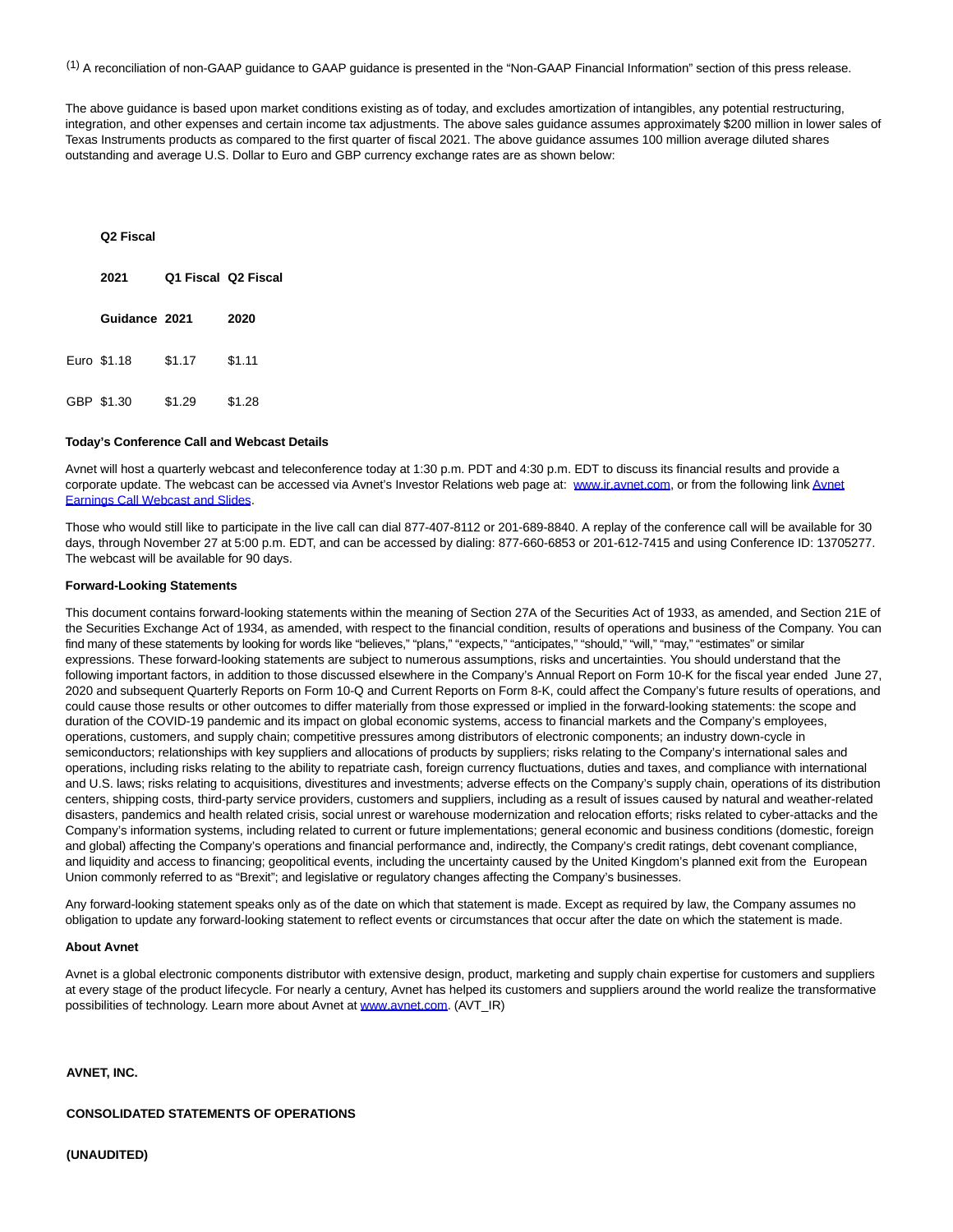# **First Quarters Ended**

| October 3, |  | September 28, |  |
|------------|--|---------------|--|
|------------|--|---------------|--|

**2020 2019**

# **(Thousands, except per share data)**

| Sales                                         | \$4,723,059 |               | \$4,630,009 |   |
|-----------------------------------------------|-------------|---------------|-------------|---|
| Cost of sales                                 | 4,206,979   |               | 4,086,170   |   |
| Gross profit                                  | 516,080     |               | 543,839     |   |
| Selling, general and administrative expenses  | 471,158     |               | 456,503     |   |
| Restructuring, integration and other expenses | 26,420      |               | 24,598      |   |
| Operating income                              | 18,502      |               | 62,738      |   |
| Other (expense) income, net                   | (19, 498)   | $\lambda$     | 4,931       |   |
| Interest and other financing expenses, net    | (22, 301)   | $\lambda$     | (33, 631)   | ) |
| Income (loss) before taxes                    | (23, 297)   | $\lambda$     | 34,038      |   |
| Income tax benefit                            | (4, 408)    | $\lambda$     | (7, 714)    | ) |
| Net (loss) income                             | \$(18, 889) | $\mathcal{L}$ | \$41,752    |   |

# Earnings (loss) per share:

| Basic   | \$ (0.19) |  | 3, 5, 0.40 |
|---------|-----------|--|------------|
| Diluted | \$ (0.19) |  | 3, 5, 0.40 |

# Shares used to compute earnings per share:

| Basic                                | 98,897 | 103,130 |
|--------------------------------------|--------|---------|
| Diluted                              | 98,897 | 104,377 |
| Cash dividends paid per common share | \$0.21 | \$0.21  |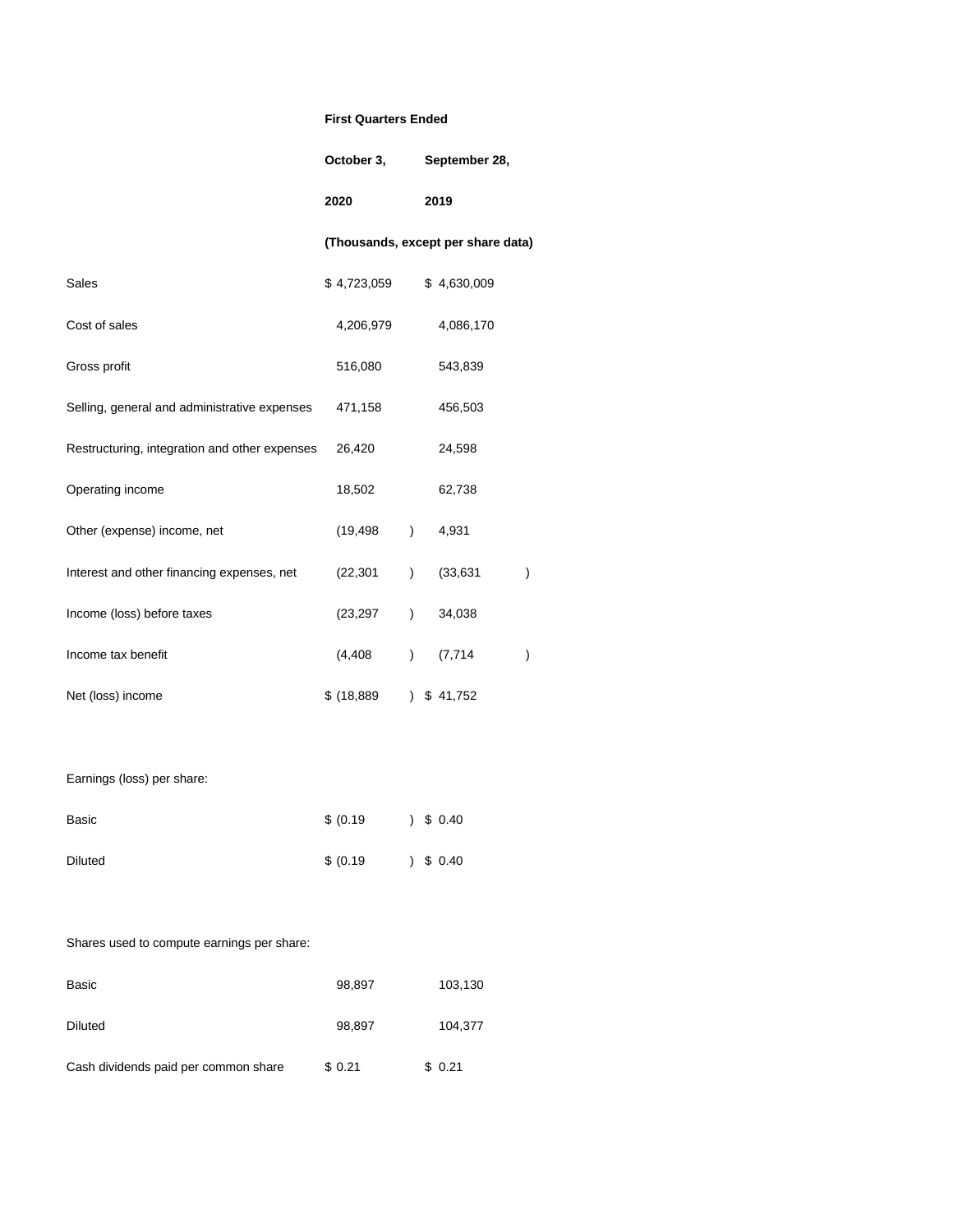# **AVNET, INC.**

## **CONDENSED CONSOLIDATED BALANCE SHEETS**

# **(UNAUDITED)**

|                                    | October 3, June 27, |                         |
|------------------------------------|---------------------|-------------------------|
|                                    | 2020                | 2020                    |
|                                    | (Thousands)         |                         |
| <b>ASSETS</b>                      |                     |                         |
| Current assets:                    |                     |                         |
| Cash and cash equivalents          | \$483,056           | \$477,038               |
| Receivables, net                   |                     | 2,964,531 2,928,386     |
| Inventories                        |                     | 2,944,673 2,731,988     |
| Prepaid and other current assets   | 209,928             | 191,394                 |
| Total current assets               | 6,602,188           | 6,328,806               |
| Property, plant and equipment, net | 404,136             | 404,607                 |
| Goodwill                           | 798,865             | 773,734                 |
| Intangible assets, net             | 47,448              | 65,437                  |
| Operating lease assets             | 288,669             | 275,917                 |
| Other assets                       | 240,089             | 256,696                 |
| <b>Total assets</b>                |                     | \$8,381,395 \$8,105,197 |

# **LIABILITIES AND SHAREHOLDERS' EQUITY**

Current liabilities:

| Short-term debt                        | \$166.992 | \$51      |
|----------------------------------------|-----------|-----------|
| Accounts payable                       | 2,005,126 | 1,754,078 |
| Accrued expenses and other             | 535,376   | 472,924   |
| Short-term operating lease liabilities | 58,912    | 53,313    |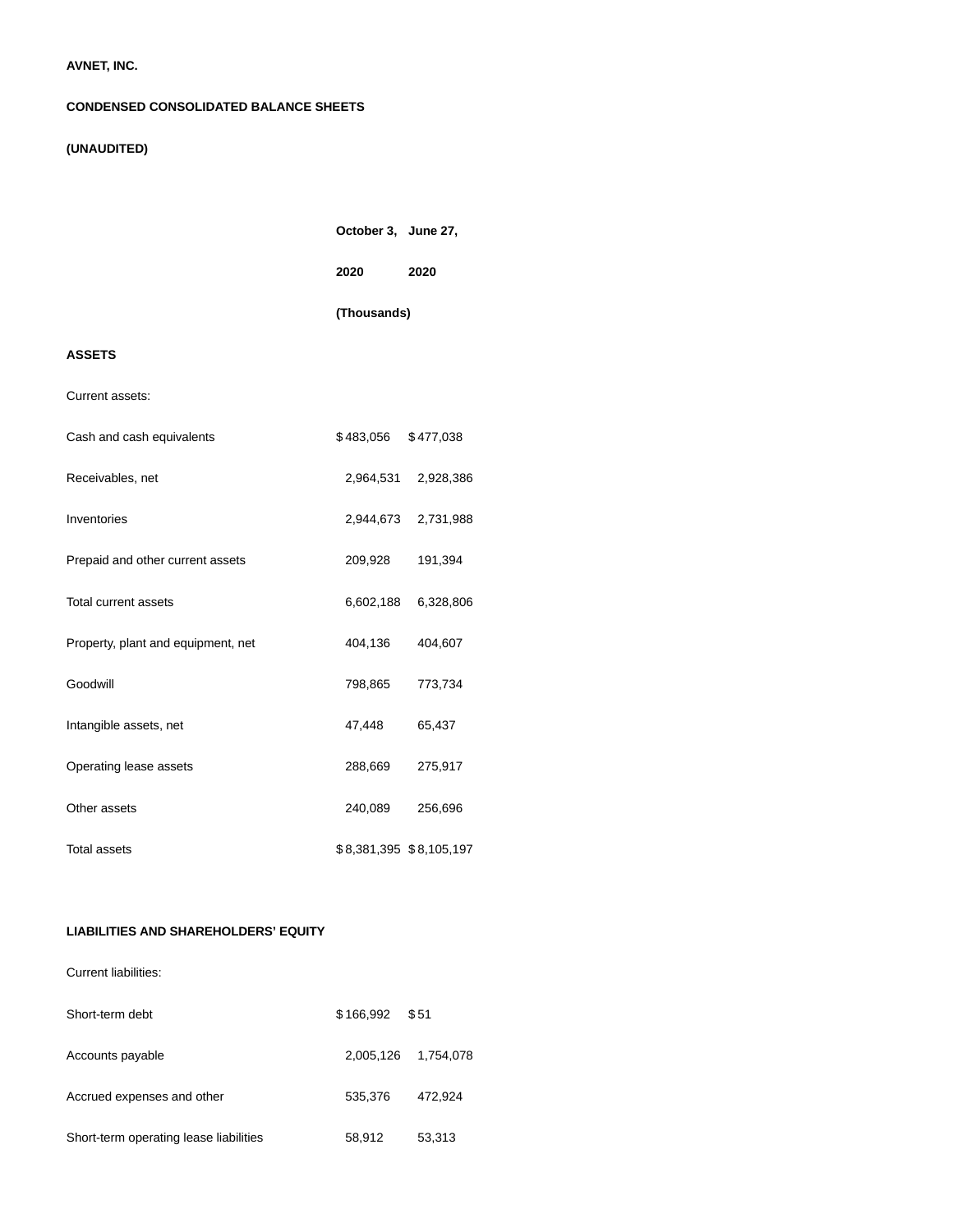| <b>Total current liabilities</b>           | 2,766,406               | 2,280,366 |
|--------------------------------------------|-------------------------|-----------|
| Long-term debt                             | 1.195.203               | 1.424.791 |
| Long-term operating lease liabilities      | 262,850                 | 253,719   |
| Other liabilities                          | 379,425                 | 419,923   |
| <b>Total liabilities</b>                   | 4,603,884               | 4.378.799 |
| Shareholders' equity                       | 3,777,511               | 3,726,398 |
| Total liabilities and shareholders' equity | \$8,381,395 \$8,105,197 |           |

# **AVNET, INC.**

# **CONSOLIDATED STATEMENTS OF CASH FLOWS**

# **(UNAUDITED)**

|                                        | <b>First Quarters Ended</b> |                                    |  |  |
|----------------------------------------|-----------------------------|------------------------------------|--|--|
|                                        |                             | October 3, 2020 September 28, 2019 |  |  |
|                                        | (Thousands)                 |                                    |  |  |
| Cash flows from operating activities:  |                             |                                    |  |  |
| Net (loss) income                      | \$(18, 889)                 | $)$ \$ 41,752                      |  |  |
| Non-cash and other reconciling items:  |                             |                                    |  |  |
| Depreciation                           | 21,845                      | 24,669                             |  |  |
| Amortization                           | 20,117                      | 19,911                             |  |  |
| Amortization of operating lease assets | 14,079                      | 15,839                             |  |  |
| Deferred income taxes                  | 6,614                       | (3,970)                            |  |  |
| Stock-based compensation               | 4,961                       | 7,218                              |  |  |
| Asset impairment expense               | 15,166                      |                                    |  |  |
| Other, net                             | 10,898                      | 8,034                              |  |  |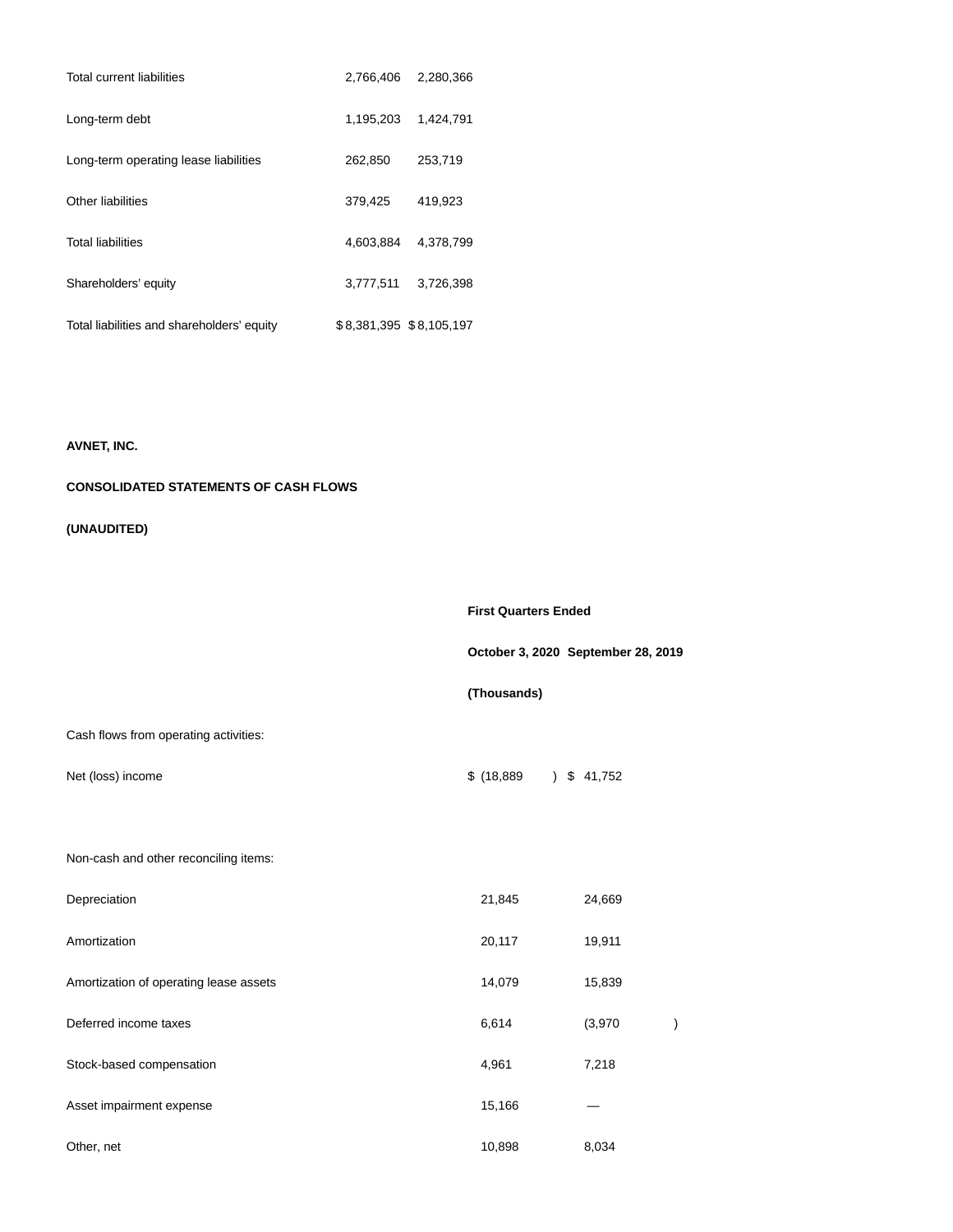# Changes in (net of effects from businesses acquired and divested):

| Receivables                                                           | (7, 116)   | $\lambda$     | (6,703)    | ) |
|-----------------------------------------------------------------------|------------|---------------|------------|---|
| Inventories                                                           | (136, 426) | $\lambda$     | (64, 194)  | ) |
| Accounts payable                                                      | 228,740    |               | 189,746    |   |
| Accrued expenses and other, net                                       | (37, 545)  | $\lambda$     | (36, 660)  | ) |
| Net cash flows provided by operating activities                       | 122,444    |               | 195,642    |   |
|                                                                       |            |               |            |   |
| Cash flows from financing activities:                                 |            |               |            |   |
| Borrowings under accounts receivable securitization, net              | 166,900    |               | 110,800    |   |
| Repayments under senior unsecured credit facility, net                | (234, 190) | $\mathcal{L}$ | (1,100)    | ) |
| Repayments under bank credit facilities and other debt, net           | (545)      | $\mathcal{L}$ | (745)      |   |
| Repurchases of common stock                                           |            |               | (110, 805) |   |
| Dividends paid on common stock                                        | (20, 756)  | $\lambda$     | (21, 451)  | ) |
| Other, net                                                            | 281        |               | 548        |   |
| Net cash flows used for financing activities                          | (88, 310)  | $\lambda$     | (22, 753)  | ) |
|                                                                       |            |               |            |   |
| Cash flows from investing activities:                                 |            |               |            |   |
| Purchases of property, plant and equipment                            | (19, 998)  | $\lambda$     | (29, 864)  | ) |
| Acquisitions of assets                                                | (18, 700)  | $\lambda$     |            |   |
| Other, net                                                            | 753        |               | (12, 515)  | ) |
| Net cash flows used for investing activities                          | (37, 945)  | $\lambda$     | (42, 379)  |   |
| Effect of currency exchange rate changes on cash and cash equivalents | 9,829      |               | (12, 507)  |   |
| Cash and cash equivalents:                                            |            |               |            |   |
| - increase                                                            | 6,018      |               | 118,003    |   |
| - at beginning of period                                              | 477,038    |               | 546,105    |   |
| - at end of period                                                    | \$483,056  |               | \$664,108  |   |

**Non-GAAP Financial Information**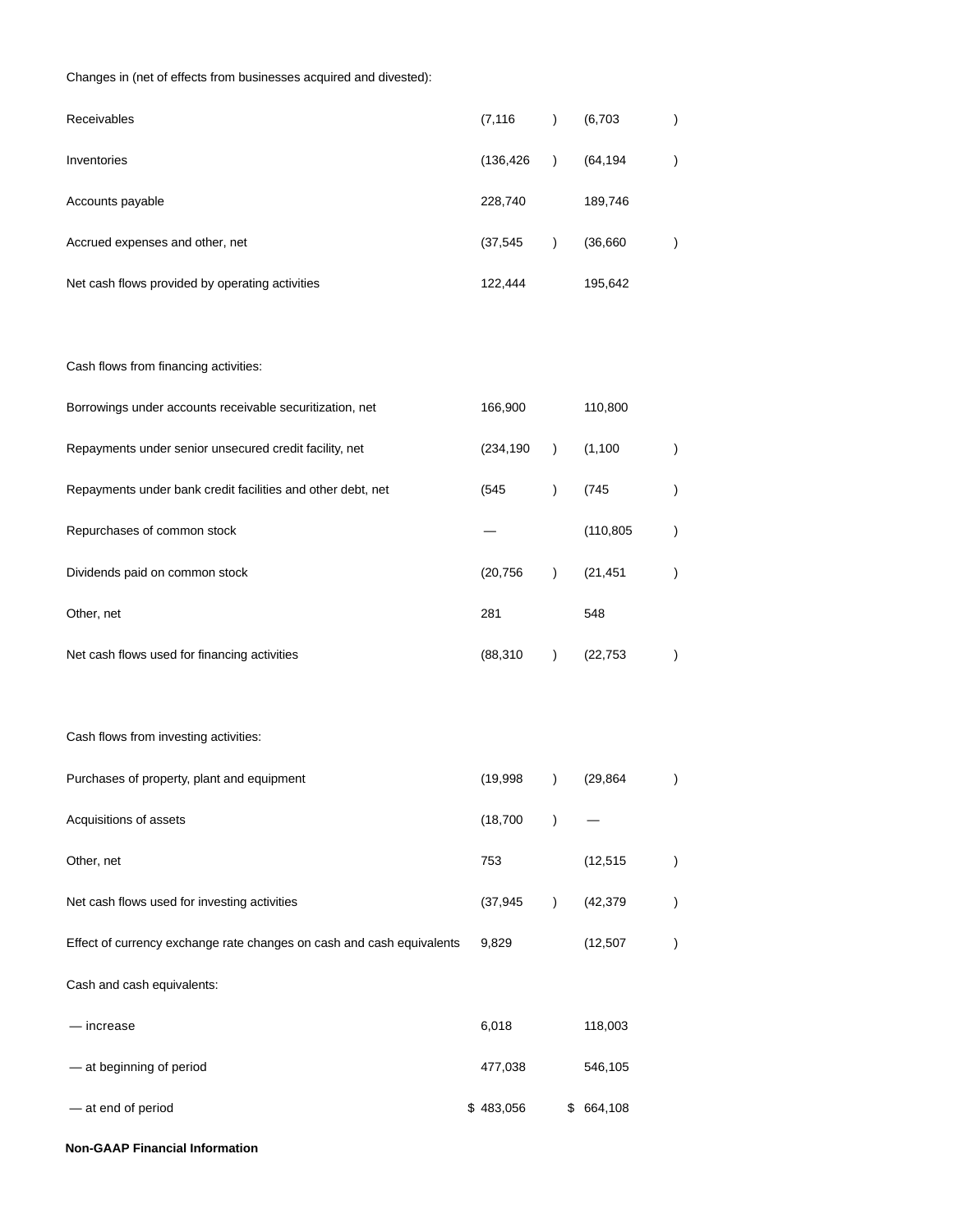In addition to disclosing financial results that are determined in accordance with generally accepted accounting principles in the United States ("GAAP"), the Company also discloses certain non-GAAP financial information including (i) adjusted operating income, (ii) adjusted operating expenses, (iii) adjusted other income (expense), (iv) adjusted income tax expense, (v) adjusted income from continuing operations, (vi) adjusted diluted earnings per share from continuing operations, and (vii) sales adjusted for the impact of significant acquisitions and other items (as defined in the Organic Sales section of this document).

There are also references to the impact of foreign currency in the discussion of the Company's results of operations. When the U.S. Dollar strengthens and the stronger exchange rates of the current year are used to translate the results of operations of Avnet's subsidiaries denominated in foreign currencies, the resulting impact is a decrease in U.S. Dollars of reported results. Conversely, when the U.S. Dollar weakens and the weaker exchange rates of the current year are used to translate the results of operations of Avnet's subsidiaries denominated in foreign currencies, the resulting impact is an increase in U.S. Dollars of reported results. In the discussion of the Company's results of operations, results excluding this impact are referred to as "constant currency." Management believes organic sales and sales in constant currency are useful measures for evaluating current period performance as compared with prior periods and for understanding underlying trends. In order to determine the translation impact of changes in foreign currency exchange rates on sales, income or expense items for subsidiaries reporting in currencies other than the U.S. Dollar, the Company adjusts the average exchange rates used in current periods to be consistent with the average exchange rates in effect during the comparative period.

Management believes that operating income and operating expenses adjusted for restructuring, integration and other expenses, goodwill and intangible asset impairment expenses and amortization of acquired intangible assets and other, are useful measures to help investors better assess and understand the Company's operating performance. This is especially the case when comparing results with previous periods or forecasting performance for future periods, primarily because management views the excluded items to be outside of Avnet's normal operating results or non-cash in nature. Management analyzes operating income and operating expenses without the impact of these items as an indicator of ongoing margin performance and underlying trends in the business. Management also uses these non-GAAP measures to establish operational goals and, in most cases, for measuring performance for compensation purposes. Management measures operating income for its reportable segments excluding restructuring, integration and other expenses, goodwill and intangible asset impairment expenses and amortization of acquired intangible assets and other.

Additional non-GAAP metrics management uses is adjusted operating income margin, which is defined as adjusted operating income (as defined above) divided by sales.

Management also believes income tax expense (benefit), income from continuing operations and diluted earnings (loss) per share from continuing operations adjusted for the impact of the items described above and certain items impacting other income (expense) and income tax expense (benefit) are useful to investors because they provide a measure of the Company's net profitability on a more comparable basis to historical periods and provide a more meaningful basis for forecasting future performance. Adjustment to income tax expense (benefit) and the effective income tax rate include the effect of changes in tax laws including recent tax law changes in the U.S., certain changes in valuation allowances and unrecognized tax benefits, income tax audit settlements and adjustments to the adjusted interim effective tax rate based upon the expected annual adjusted effective tax rate. Additionally, because of management's focus on generating shareholder value, of which net profitability is a primary driver, management believes income from continuing operations and diluted earnings (loss) per share from continuing operations excluding the impact of these items provides an important measure of the Company's net profitability for the investing public.

Any analysis of results and outlook on a non-GAAP basis should be used as a complement to, and in conjunction with, results presented in accordance with GAAP. All amounts below relate to Avnet's continuing operations.

|                                                   | Fiscal 2021<br><b>Quarter Ended</b><br>October 3, 2020* |           |  |  |  |  |  |
|---------------------------------------------------|---------------------------------------------------------|-----------|--|--|--|--|--|
|                                                   |                                                         |           |  |  |  |  |  |
|                                                   |                                                         |           |  |  |  |  |  |
|                                                   | (\$ in thousands, except per share amounts)             |           |  |  |  |  |  |
|                                                   |                                                         |           |  |  |  |  |  |
| GAAP selling, general and administrative expenses | \$                                                      | 471,158   |  |  |  |  |  |
| Amortization of intangible assets and other       |                                                         | (20, 175) |  |  |  |  |  |
| Adjusted operating expenses                       |                                                         | 450,983   |  |  |  |  |  |
|                                                   |                                                         |           |  |  |  |  |  |
|                                                   |                                                         |           |  |  |  |  |  |

GAAP operating income  $$ 18,502$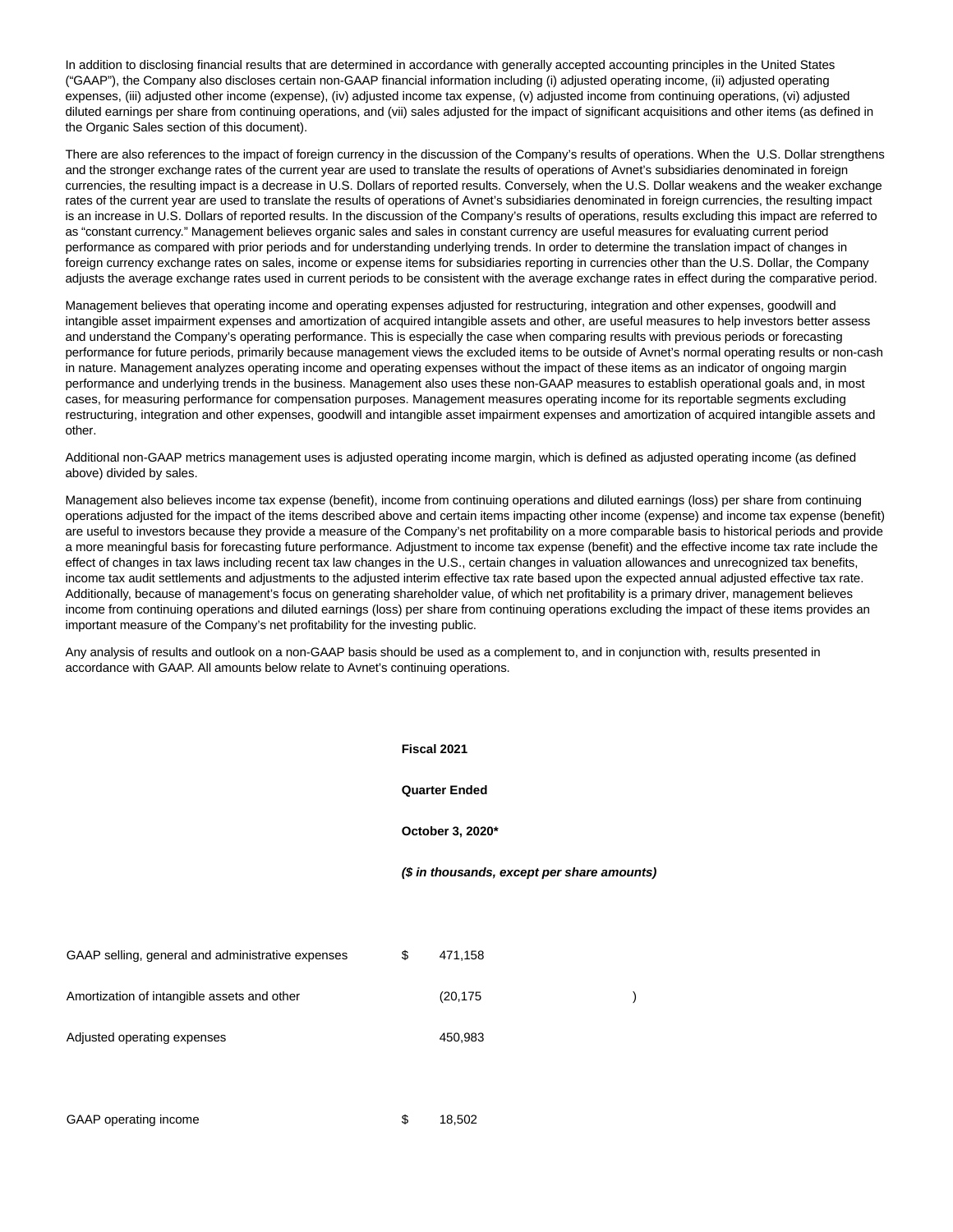| Restructuring, integration and other expenses | 26.420 |
|-----------------------------------------------|--------|
| Amortization of intangible assets and other   | 20.175 |
| Adjusted operating income                     | 65,097 |

| GAAP loss before income taxes                  | \$<br>(23, 297) |  |
|------------------------------------------------|-----------------|--|
| Restructuring, integration and other expenses  | 26,420          |  |
| Amortization of intangible assets and other    | 20,175          |  |
| Other expenses - equity investment impairments | 15,223          |  |
| Adjusted income before income taxes            | 38,521          |  |

| GAAP income tax benefit                        | \$<br>(4, 408) |  |
|------------------------------------------------|----------------|--|
| Restructuring, integration and other expenses  | 4,601          |  |
| Amortization of intangible assets and other    | 5,029          |  |
| Other expenses - equity investment impairments | 26             |  |
| Income tax expense items, net                  | (2,710)        |  |
| Adjusted income tax expense                    | 2.538          |  |

| <b>GAAP</b> loss                                            | \$     | (18, 889) |  |
|-------------------------------------------------------------|--------|-----------|--|
| Restructuring, integration and other expenses (net of tax)  |        | 21,819    |  |
| Amortization of intangible assets and other (net of tax)    | 15,146 |           |  |
| Other expenses - equity investment impairments (net of tax) | 15,197 |           |  |
| Income tax expense items, net                               |        | 2,710     |  |
| Adjusted income                                             |        | 35,983    |  |

| GAAP diluted loss per share                                | S | (0.19) |  |
|------------------------------------------------------------|---|--------|--|
| Restructuring, integration and other expenses (net of tax) |   | 0.22   |  |
| Amortization of intangible assets and other (net of tax)   |   | 0.15   |  |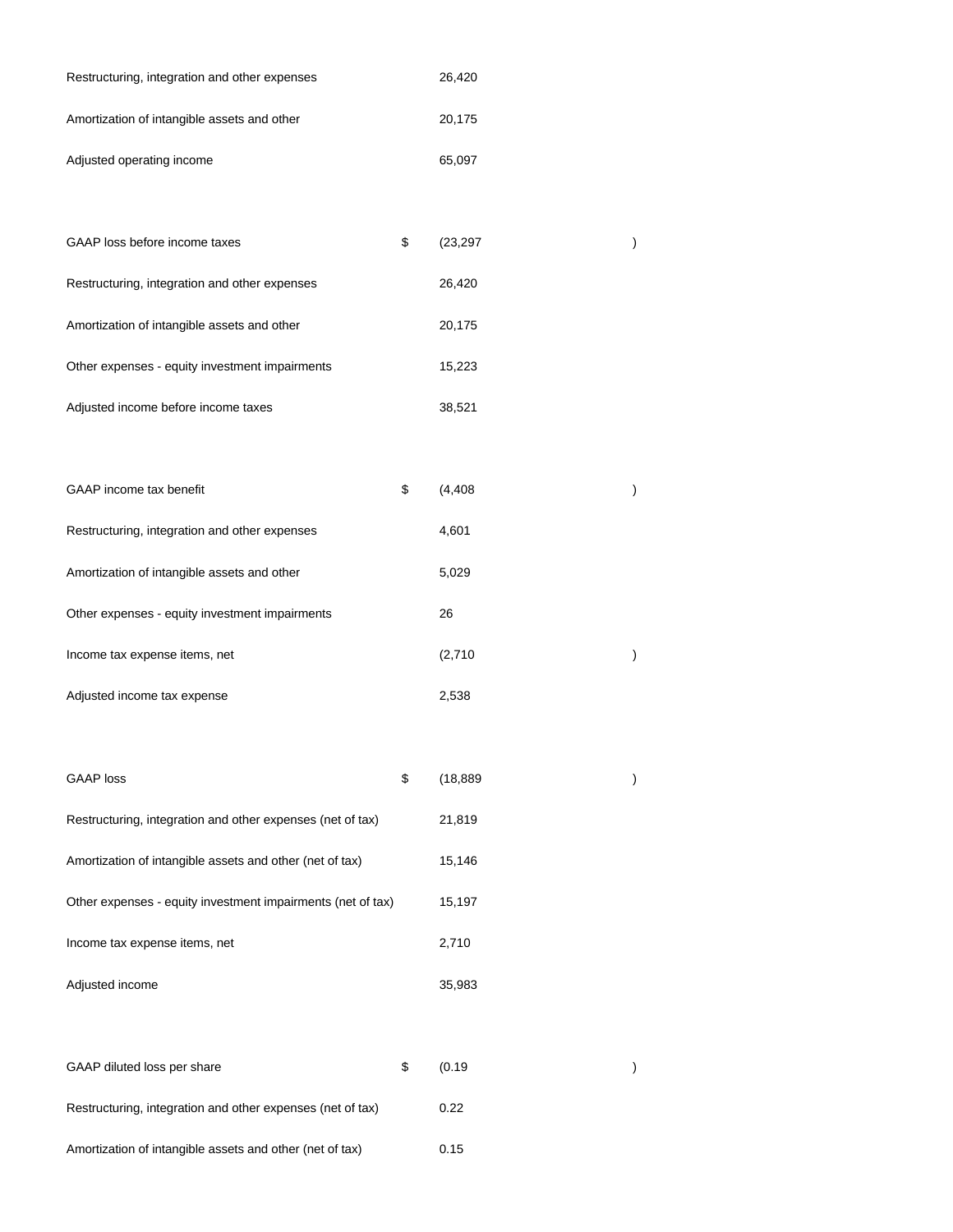| Other expenses - equity investment impairments (net of tax) | 0.15 |
|-------------------------------------------------------------|------|
| Income tax expense items, net                               | 0.03 |
| Adjusted diluted EPS                                        | 0.36 |

\* May not foot due to rounding.

|                                                                                         |                                                    | <b>Quarters Ended</b> |                      |                        |                           |  |  |
|-----------------------------------------------------------------------------------------|----------------------------------------------------|-----------------------|----------------------|------------------------|---------------------------|--|--|
|                                                                                         | <b>Fiscal Year</b><br><b>June 27,</b>              |                       | March 28,            | <b>December</b><br>29, | September<br>29,          |  |  |
|                                                                                         | 2020*                                              | 2020*                 | 2020*                | 2019*                  | 2019*                     |  |  |
|                                                                                         | (\$ in thousands, except per share amounts)        |                       |                      |                        |                           |  |  |
| GAAP selling, general and administrative expenses - continuing operations               | $$1,842,122$ $$451,099$                            |                       | \$469,646            | \$464,873              | \$456,503                 |  |  |
| Amortization of intangible assets and other - continuing operations                     | (81, 555)<br>$\rightarrow$                         | (18, 952)             | (21,071)             | (21, 454)              | (20,078)<br>$\rightarrow$ |  |  |
| Adjusted operating expenses - continuing operations                                     | 1,760,567                                          | 432,147               | 448,576              | 443,419                | 436,426                   |  |  |
|                                                                                         |                                                    |                       |                      |                        |                           |  |  |
| GAAP operating (loss) income - continuing operations                                    | \$ (4,628)                                         | 3, 51, 920            | \$(115,760) \$46,475 |                        | \$62,738                  |  |  |
| Restructuring, integration and other expenses - continuing operations                   | 81,870                                             | 23,796                | 19,211               | 14,265                 | 24,598                    |  |  |
| Goodwill and intangible asset impairment expenses (benefits) - continuing<br>operations | 144,092                                            | (1,744)               | 145,836              |                        |                           |  |  |
| Amortization of intangible assets and other - continuing operations                     | 81,555                                             | 18,952                | 21,071               | 21,454                 | 20,078                    |  |  |
| Adjusted operating income - continuing operations                                       | 302,889                                            | 42,924                | 70,358               | 82,194                 | 107,414                   |  |  |
|                                                                                         |                                                    |                       |                      |                        |                           |  |  |
| GAAP (loss) income before income taxes-continuing operations                            | $$(128,107)$ $$(16,144)$ $$(158,086)$ $$(128,107)$ |                       |                      |                        | \$34,038                  |  |  |
| Restructuring, integration and other expenses - continuing operations                   | 81,870                                             | 23,796                | 19,211               | 14,265                 | 24,598                    |  |  |
| Goodwill and intangible asset impairment expenses (benefits) - continuing<br>operations | 144,092                                            | (1,744)               | 145,836              |                        |                           |  |  |
| Amortization of intangible assets and other - continuing operations                     | 81,555                                             | 18,952                | 21,071               | 21,454                 | 20,078                    |  |  |
| Other expenses and early debt redemption - continuing operations                        | 21,582                                             | 2,054                 | 15,526               | 4,002                  |                           |  |  |
| Adjusted income before income taxes - continuing operations                             | 200,992                                            | 26,914                | 43,558               | 51,807                 | 78,713                    |  |  |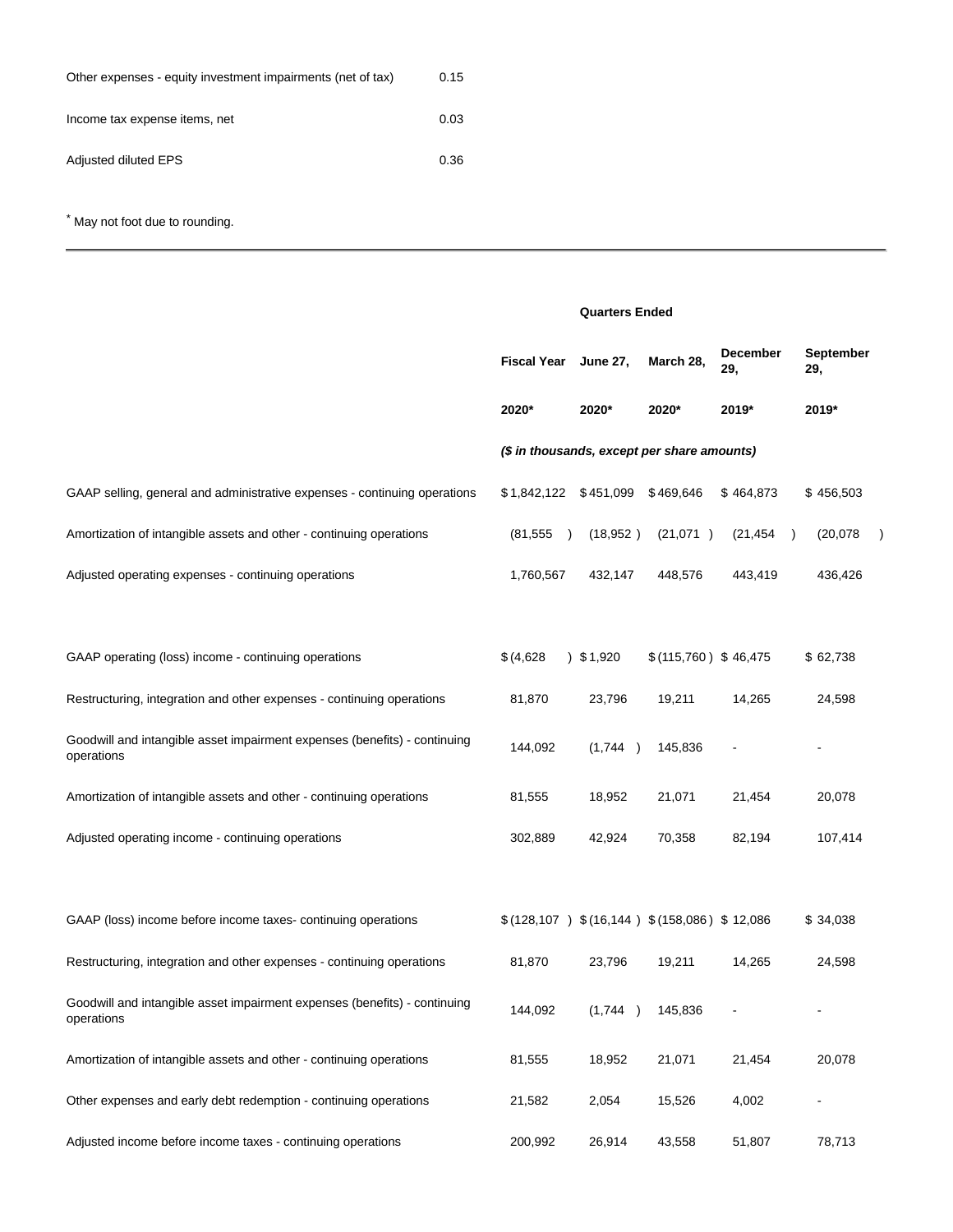| GAAP income tax expense (benefit) - continuing operations                                            | \$ (98, 574) |            |          |           | $(68,304)$ \$ (29,425) \$ 6,870 |           | \$ (7,714) |  |
|------------------------------------------------------------------------------------------------------|--------------|------------|----------|-----------|---------------------------------|-----------|------------|--|
| Restructuring, integration and other expenses - continuing operations                                | 18,648       | 4,659      | 4,372    |           | 3,377                           |           | 6,240      |  |
| Goodwill and intangible asset impairment expenses - continuing operations                            | 6,433        | 207        |          | 6,226     |                                 |           |            |  |
| Amortization of intangible assets and other - continuing operations                                  | 16,119       | 3,613      | 4,307    |           | 3,964                           |           | 4,235      |  |
| Other expenses and early debt redemption - continuing operations                                     | 6,238        | 506        |          | 4,992     | 740                             |           |            |  |
| Income tax benefit (expense) items, net - continuing operations                                      | 47,655       | 22,996     |          | 15,119    | (4,071)                         | $\lambda$ | 13,611     |  |
| Adjusted income tax (benefit) expense - continuing operations                                        | (3, 481)     | (36, 323)  | 5,591    |           | 10,880                          |           | 16,372     |  |
| GAAP (loss) income - continuing operations                                                           | \$ (29,533)  | 352,160    |          |           | \$(128,661) \$5,216             |           | \$41,752   |  |
| Restructuring, integration and other expenses (net of tax) - continuing<br>operations                | 63,222       | 19,137     |          | 14,839    | 10,888                          |           | 18,358     |  |
| Goodwill and intangible asset impairment expenses (benefits) (net of tax) -<br>continuing operations | 137,659      | (1,951)    |          | 139,610   |                                 |           |            |  |
| Amortization of intangible assets and other (net of tax) - continuing operations                     | 65,436       | 15,339     |          | 16,764    | 17,490                          |           | 15,843     |  |
| Other expenses and early debt redemption (net of tax) - continuing operations                        | 15,344       | 1,548      |          | 10,534    | 3,262                           |           |            |  |
| Income tax (benefit) expense items, net - continuing operations                                      | (47, 655)    | (22,996)   |          | (15, 119) | 4,071                           |           | (13,611)   |  |
| Adjusted income - continuing operations                                                              | 204,473      | 63,237     |          | 37,967    | 40,927                          |           | 62,341     |  |
| GAAP diluted (loss) earnings per share - continuing operations                                       | \$ (0.29)    | $)$ \$0.53 | \$(1.29) |           | $)$ \$ 0.05                     |           | \$0.40     |  |
| Restructuring, integration and other expenses (net of tax) - continuing<br>operations                | 0.63         | 0.19       | 0.15     |           | 0.11                            |           | 0.18       |  |
| Goodwill and intangible asset impairment expenses (benefits) (net of tax) -<br>continuing operations | 1.37         | (0.02)     | 1.39     |           |                                 |           |            |  |
| Amortization of intangible assets and other (net of tax) - continuing operations                     | 0.65         | 0.15       | 0.17     |           | 0.17                            |           | 0.15       |  |
| Other expenses and early debt redemption (net of tax) - continuing operations                        | 0.15         | 0.02       | 0.11     |           | 0.03                            |           |            |  |
| Income tax (benefit) expense items, net - continuing operations                                      | (0.47)       | (0.23)     | (0.15)   |           | 0.04                            |           | (0.13)     |  |
| Adjusted diluted EPS - continuing operations                                                         | 2.04         | 0.64       | 0.38     |           | 0.40                            |           | 0.60       |  |

\* May not foot/cross foot due to rounding and differences in average diluted shares between quarterly periods compared to the fiscal year to date.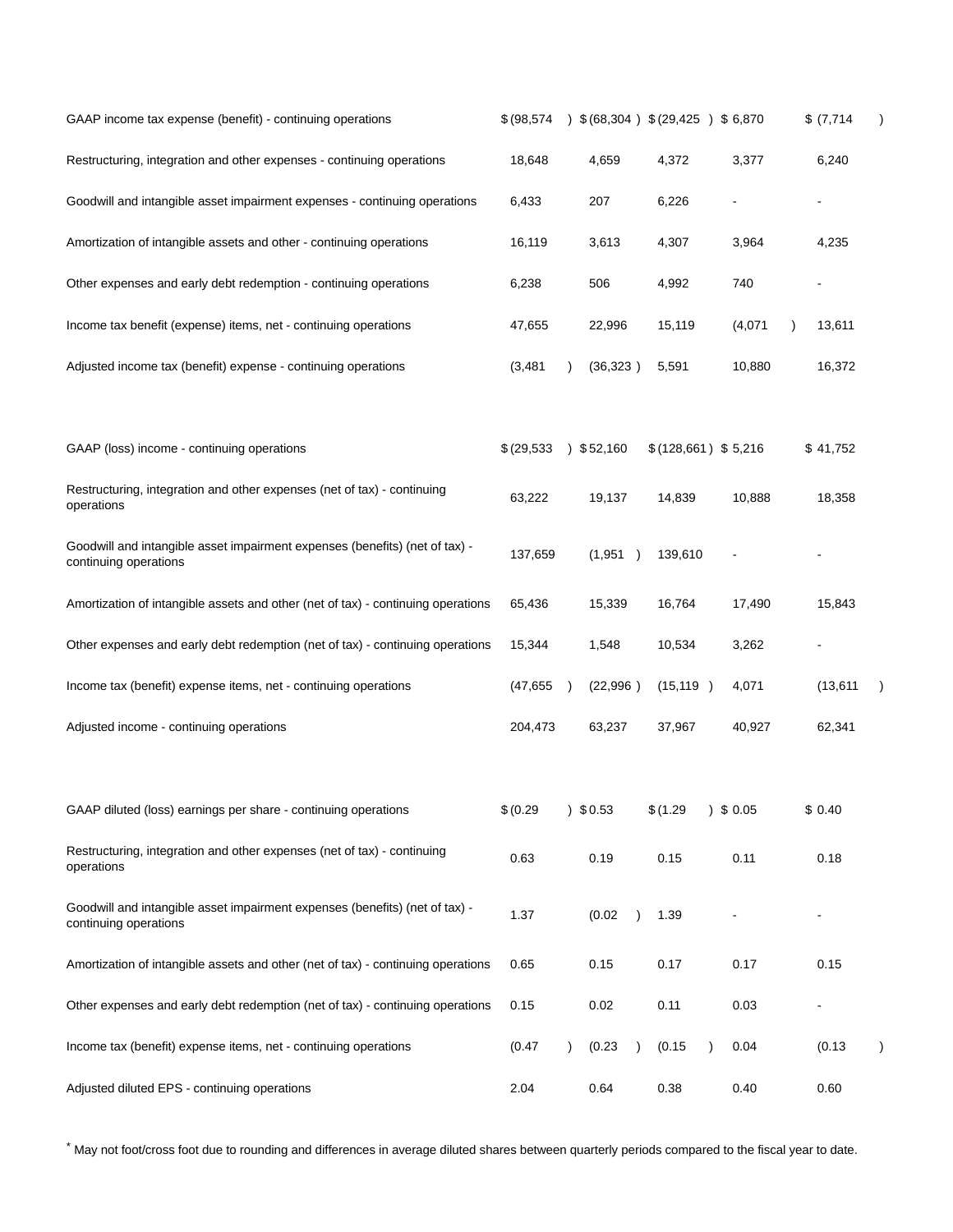# **Sales of TI Products**

The termination of the Company's electronic components distribution agreement with Texas Instruments ("TI") will be completed in the second quarter of fiscal 2021. Sales of TI products by quarter are outlined in the following table:

|                              |               |                 |              | First Quarter Fourth Quarter Third Quarter Second Quarter First Quarter |               |
|------------------------------|---------------|-----------------|--------------|-------------------------------------------------------------------------|---------------|
|                              | October 3,    | <b>June 27,</b> | March 28,    | December 28,                                                            | September 28, |
|                              | 2020          | 2020            | 2020         | 2019                                                                    | 2019          |
|                              | (in millions) |                 |              |                                                                         |               |
| Sales of TI Products \$241.0 |               | 322.5<br>S.     | \$.<br>400.6 | \$<br>399.2                                                             | 443.4<br>S    |

#### **Organic Sales**

Organic sales is defined as sales adjusted for the impact of significant acquisitions, divestitures and other items by adjusting Avnet's prior and current (if necessary) periods to include the sales of acquired businesses and exclude the sales of divested businesses as if the acquisitions and divestitures had occurred at the beginning of the earliest period presented. Additionally, fiscal 2021 sales are adjusted for the estimated impact of the extra week of sales in the first quarter of fiscal 2021 due to the 14-week fiscal first quarter and the 53-week fiscal year. Organic sales in constant currency is defined as organic sales (as defined above) excluding the impact of changes in foreign currency exchange rates.

As a result of declining sales due to the termination of the TI distribution agreement discussed further above, organic sales growth rates have also been adjusted to exclude sales of TI products.

The following table presents the reconciliation of reported sales to organic sales for the first quarter of fiscal 2021.

|                  |                     | <b>Estimated</b> |                                         |                     | Organic      |  |
|------------------|---------------------|------------------|-----------------------------------------|---------------------|--------------|--|
|                  | <b>Sales</b>        | <b>Extra</b>     | Organic                                 |                     | <b>Sales</b> |  |
|                  | As Reported Week in |                  | <b>Sales</b>                            | <b>TI Sales</b>     | Adj for TI   |  |
|                  | Q1-Fiscal           |                  | Q1-Fiscal Q1-Fiscal Q1-Fiscal Q1-Fiscal |                     |              |  |
|                  | 2021                | 2021(1)          | 2021                                    | 2021 (2)            | 2021(2)      |  |
|                  | (in millions)       |                  |                                         |                     |              |  |
| Avnet            | \$4,723.1           | \$ 306.0         |                                         | $$4,417.1$ $$241.0$ | \$4,176.1    |  |
| Avnet by region  |                     |                  |                                         |                     |              |  |
| Americas         | \$1,205.7           | \$77.0           | $$1,128.7$ $$68.5$                      |                     | \$1,060.2    |  |
| <b>EMEA</b>      | 1,480.7             | 97.0             | 1,383.7                                 | 102.9               | 1,280.8      |  |
| Asia             | 2,036.7             | 132.0            | 1,904.7                                 | 69.6                | 1,835.1      |  |
| Avnet by segment |                     |                  |                                         |                     |              |  |
| EC               | \$4,382.2           | \$284.0          |                                         | $$4,098.2$ $$241.0$ | \$3,857.2    |  |
| PF               | 340.9               | 22.0             | 318.9                                   |                     | 318.9        |  |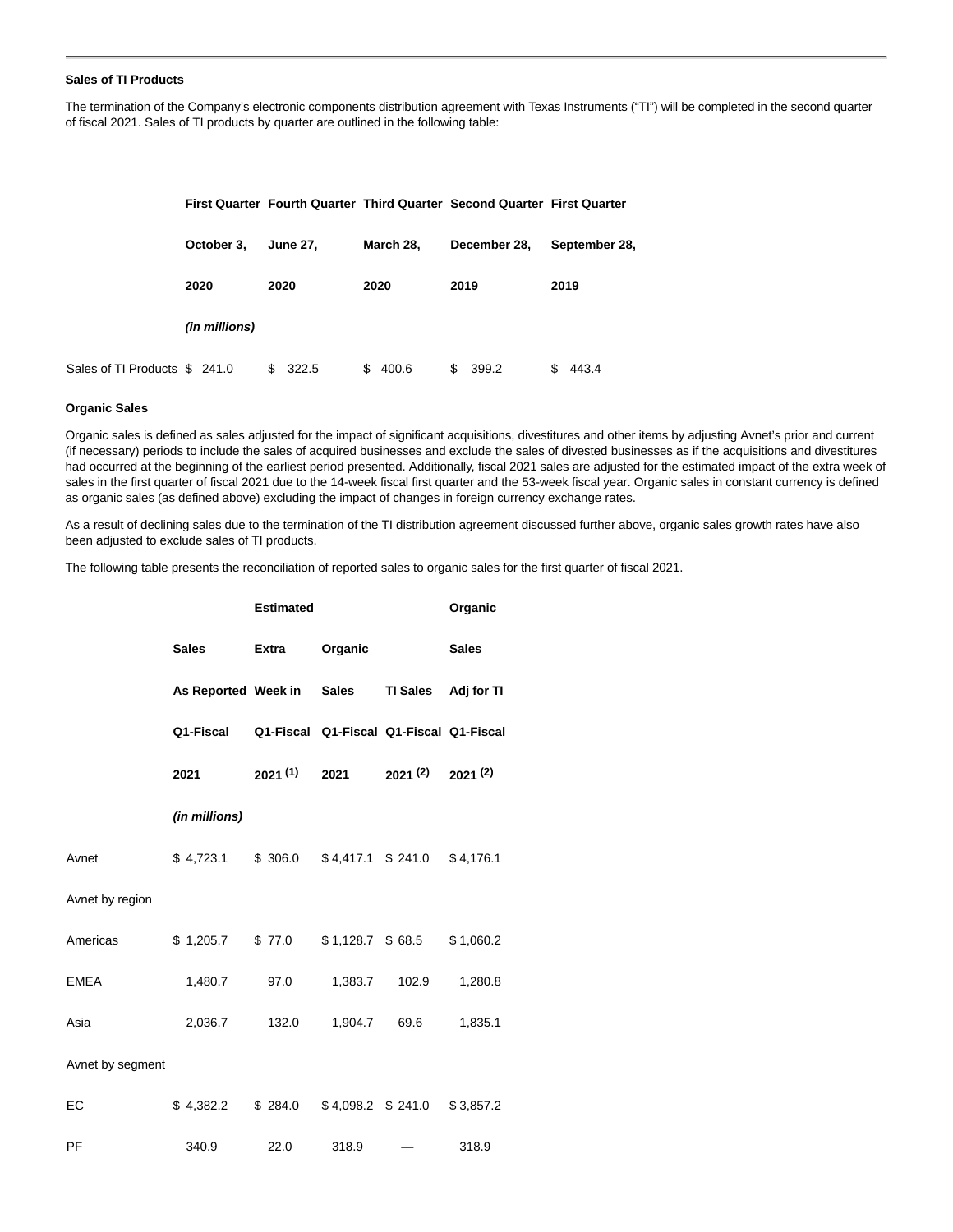$(1)$  The impact of the additional week of sales in the first quarter of fiscal 2021 is estimated.

(2) Sales adjusted for the impact of the termination of the TI distribution contract.

The following table presents reported and organic sales growth rates for the first quarter of fiscal 2021 compared to fiscal 2020.

|                       |              |                                                                            |       |                                                    |                    |                      |                                                                              |  |                                      |                  | Organic                                                 |               |
|-----------------------|--------------|----------------------------------------------------------------------------|-------|----------------------------------------------------|--------------------|----------------------|------------------------------------------------------------------------------|--|--------------------------------------|------------------|---------------------------------------------------------|---------------|
|                       |              |                                                                            |       | <b>Sales</b>                                       |                    |                      |                                                                              |  | Organic                              |                  | <b>Sales</b>                                            |               |
|                       |              |                                                                            |       |                                                    | <b>As Reported</b> |                      | <b>Sales</b>                                                                 |  | Adj for TI                           |                  |                                                         |               |
|                       | <b>Sales</b> | <b>Sales</b><br>As Reported As Reported Change in<br>Year-Year<br>% Change |       | Year-Year % Organic<br><b>Constant</b><br>Currency |                    |                      | Organic<br><b>Sales</b><br>Q1-Fiscal Year-Year Constant<br>% Change Currency |  | Year-Year % Year-Year %<br>Change in |                  | Change in<br><b>Constant</b><br>Currency <sup>(1)</sup> |               |
|                       |              |                                                                            |       |                                                    |                    | <b>Sales</b>         |                                                                              |  |                                      |                  |                                                         |               |
|                       | Q1-Fiscal    |                                                                            |       |                                                    |                    |                      |                                                                              |  |                                      |                  |                                                         |               |
|                       | 2021         |                                                                            |       |                                                    |                    | 2021                 |                                                                              |  |                                      |                  |                                                         |               |
| (Dollars in millions) |              |                                                                            |       |                                                    |                    |                      |                                                                              |  |                                      |                  |                                                         |               |
| Avnet                 | \$4,723.1    | 2.0                                                                        | %     | 0.6                                                | %                  | $$4,176.1$ $(4.6)$ % |                                                                              |  | (6.0)                                | $)\%$            | (1.8)                                                   | )%            |
| Avnet by region       |              |                                                                            |       |                                                    |                    |                      |                                                                              |  |                                      |                  |                                                         |               |
| Americas              | \$1,205.7    | (0.8)                                                                      | $)$ % | (0.8)                                              | $) \%$             | $$1,060.2$ (7.2)%    |                                                                              |  | (7.2)                                | $)\%$            | (4.9)                                                   | )%            |
| <b>EMEA</b>           | 1,480.7      | 0.7                                                                        |       | (3.6)                                              | $\lambda$          | 1,280.8 (5.9)        |                                                                              |  | (10.2)                               | $\lambda$        | (7.7)                                                   | $\rightarrow$ |
| Asia                  | 2,036.7      | 4.8                                                                        |       | 4.6                                                |                    | 1,835.1 (2.0)        |                                                                              |  | (2.2)                                | $\lambda$        | 4.6                                                     |               |
| Avnet by segment      |              |                                                                            |       |                                                    |                    |                      |                                                                              |  |                                      |                  |                                                         |               |
| EC                    | \$4,382.2    | 2.1                                                                        | %     | 0.7                                                | $\%$               | $$3,857.2$ (4.6)%    |                                                                              |  | (5.9)                                | $)\%$            | (1.3)                                                   | )%            |
| PF                    | 340.9        | 1.5                                                                        |       | (0.5)                                              | $\lambda$          | 318.9                | (5.0)                                                                        |  | (7.1)                                | $\left( \right)$ | (7.1)                                                   | $\lambda$     |

(1) Sales growth rates excluding the impact of the termination of the TI distribution agreement.

**Historical Segment Financial Information**

**Fiscal 2021**

### **First Quarter**

**October 3, 2020\***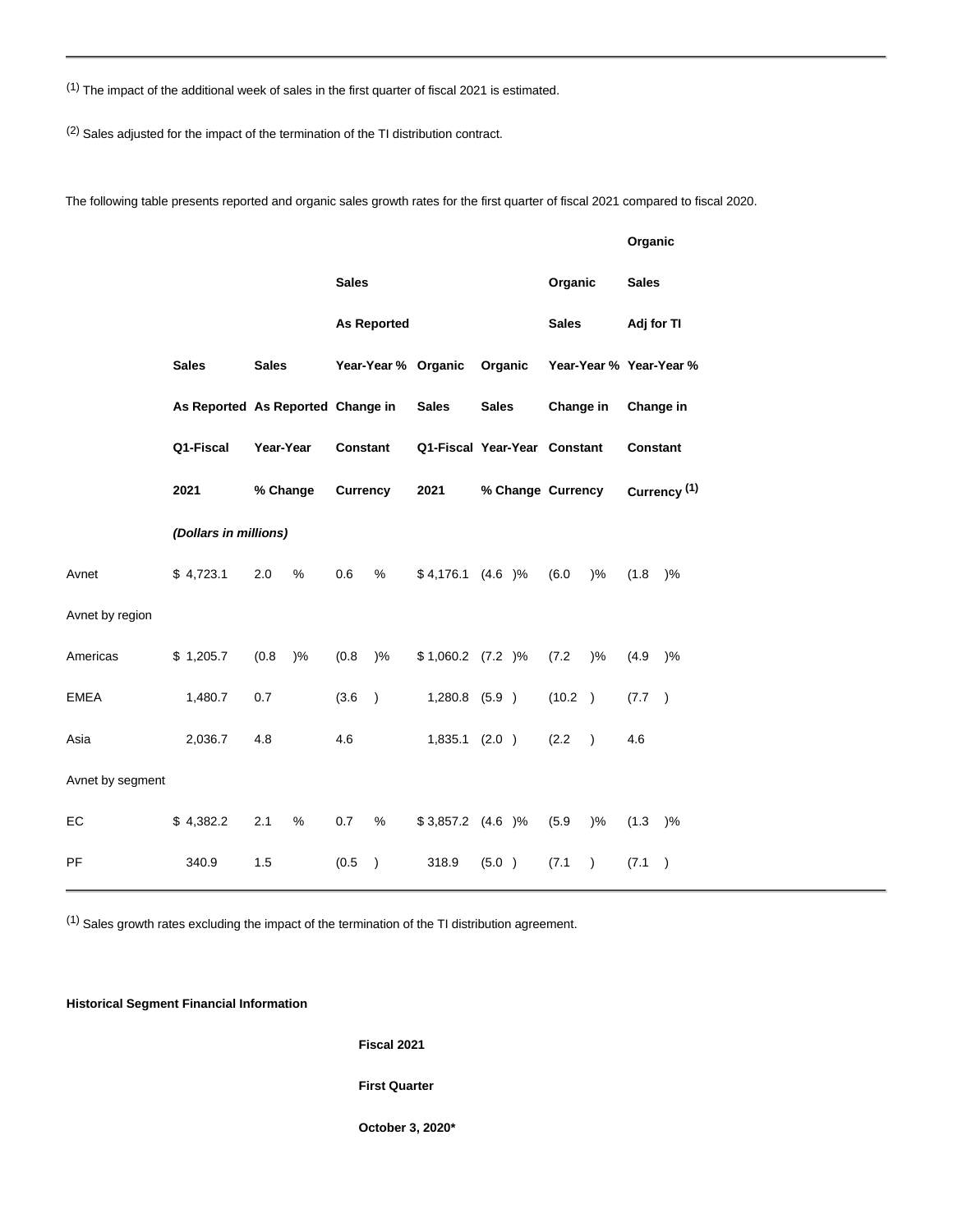# **(in millions)** Sales: Electronic Components  $$4,382.2$ Farnell 340.9 Avnet sales \$ 4,723.1 Operating income: Electronic Components  $$84.4$ Farnell 12.0 96.4 Corporate expenses (31.3 ) Restructuring, integration and other expenses (26.4 ) Amortization of acquired intangible assets and other (20.2 ) Avnet operating income \$ 18.5 Sales by geographic area: Americas \$ 1,205.7 EMEA 1,480.7 Asia 2,036.7 Avnet sales \$ 4,723.1 **Fiscal Year 2020 Quarters Ended Fourth Quarter Third Quarter Second Quarter First Quarter Fiscal Year June 27, March 28, December 28, September 28,**

**(in millions)**

**2020\* 2020\* 2020\* 2019 2019**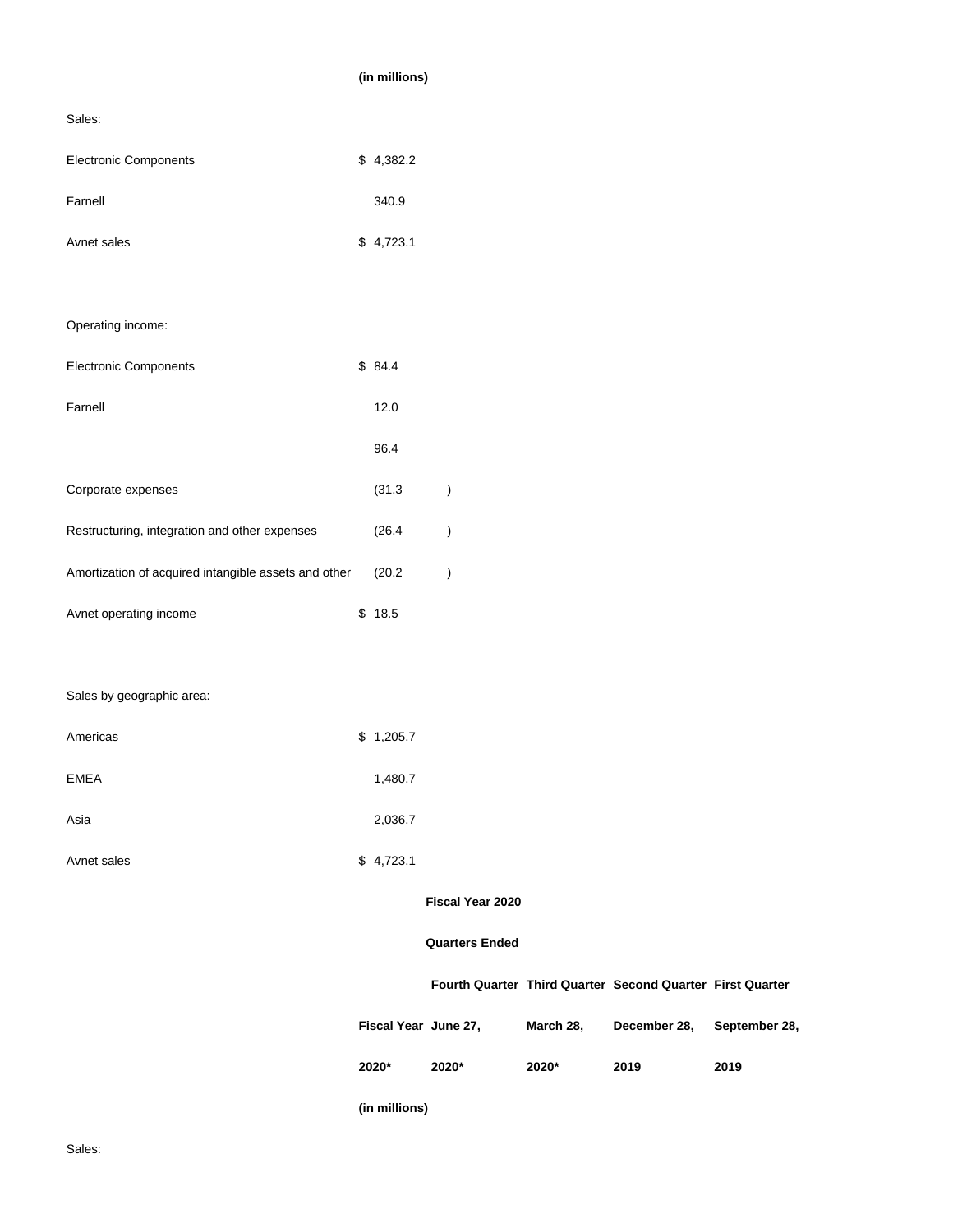| <b>Electronic Components</b>                         | \$16,340.1 |               | \$3,867.6  |           | \$3,974.7 |               | \$4,203.6   |               | \$4,294.2 |               |
|------------------------------------------------------|------------|---------------|------------|-----------|-----------|---------------|-------------|---------------|-----------|---------------|
| Farnell                                              | 1,294.2    |               | 292.1      |           | 335.1     |               | 331.2       |               | 335.8     |               |
| Avnet                                                | \$17,634.3 |               | \$4,159.7  |           | \$4,309.8 |               | \$4,534.8   |               | \$4,630.0 |               |
| Operating income (loss):                             |            |               |            |           |           |               |             |               |           |               |
| <b>Electronic Components</b>                         | \$349.1    |               | \$58.9     |           | \$84.8    |               | \$93.1      |               | \$112.3   |               |
| Farnell                                              | 75.5       |               | 10.4       |           | 23.4      |               | 20.0        |               | 21.8      |               |
|                                                      | 424.6      |               | 69.3       |           | 108.2     |               | 113.1       |               | 134.1     |               |
| Corporate expenses                                   | (121.6)    | $\rightarrow$ | (26.3)     | $\lambda$ | (37.8)    | $\mathcal{C}$ | (30.9)      | $\mathcal{L}$ | (26.7)    | $\mathcal{C}$ |
| Restructuring, integration and other expenses        | (81.9)     | $\lambda$     | (23.8)     | $\lambda$ | (19.2)    | $\mathcal{C}$ | (14.3)      | $\mathcal{E}$ | (24.6)    | $\mathcal{C}$ |
| Goodwill and intangible asset impairment expenses    | (144.1     | $\lambda$     | 1.7        |           | (145.8)   | $\mathcal{E}$ |             |               | -         |               |
| Amortization of acquired intangible assets and other | (81.6)     | $\lambda$     | (19.0)     | $\lambda$ | (21.1)    | $\mathcal{L}$ | (21.4)      | $\mathcal{E}$ | (20.1)    | $\lambda$     |
| Avnet operating (loss) income                        | \$(4.6)    |               | $)$ \$ 1.9 |           | \$(115.8) |               | $)$ \$ 46.5 |               | \$62.7    |               |
| Sales by geographic area:                            |            |               |            |           |           |               |             |               |           |               |
| Americas                                             | \$4,755.3  |               | \$1,149.3  |           | \$1,203.6 |               | \$1,186.6   |               | \$1,215.8 |               |
| <b>EMEA</b>                                          | 5,753.4    |               | 1,344.2    |           | 1,512.5   |               | 1,425.8     |               | 1,470.9   |               |
| Asia                                                 | 7,125.6    |               | 1,666.2    |           | 1,593.7   |               | 1,922.4     |               | 1,943.3   |               |
| Avnet                                                | \$17,634.3 |               | \$4,159.7  |           | \$4,309.8 |               | \$4,534.8   |               | \$4,630.0 |               |

\* May not foot/cross foot due to rounding

# **Guidance Reconciliation**

The following table presents the reconciliation of non-GAAP adjusted diluted earnings per share guidance to the expected GAAP diluted earnings per share guidance for the second quarter of fiscal 2021.

Low End of High End of

Guidance Range Guidance Range